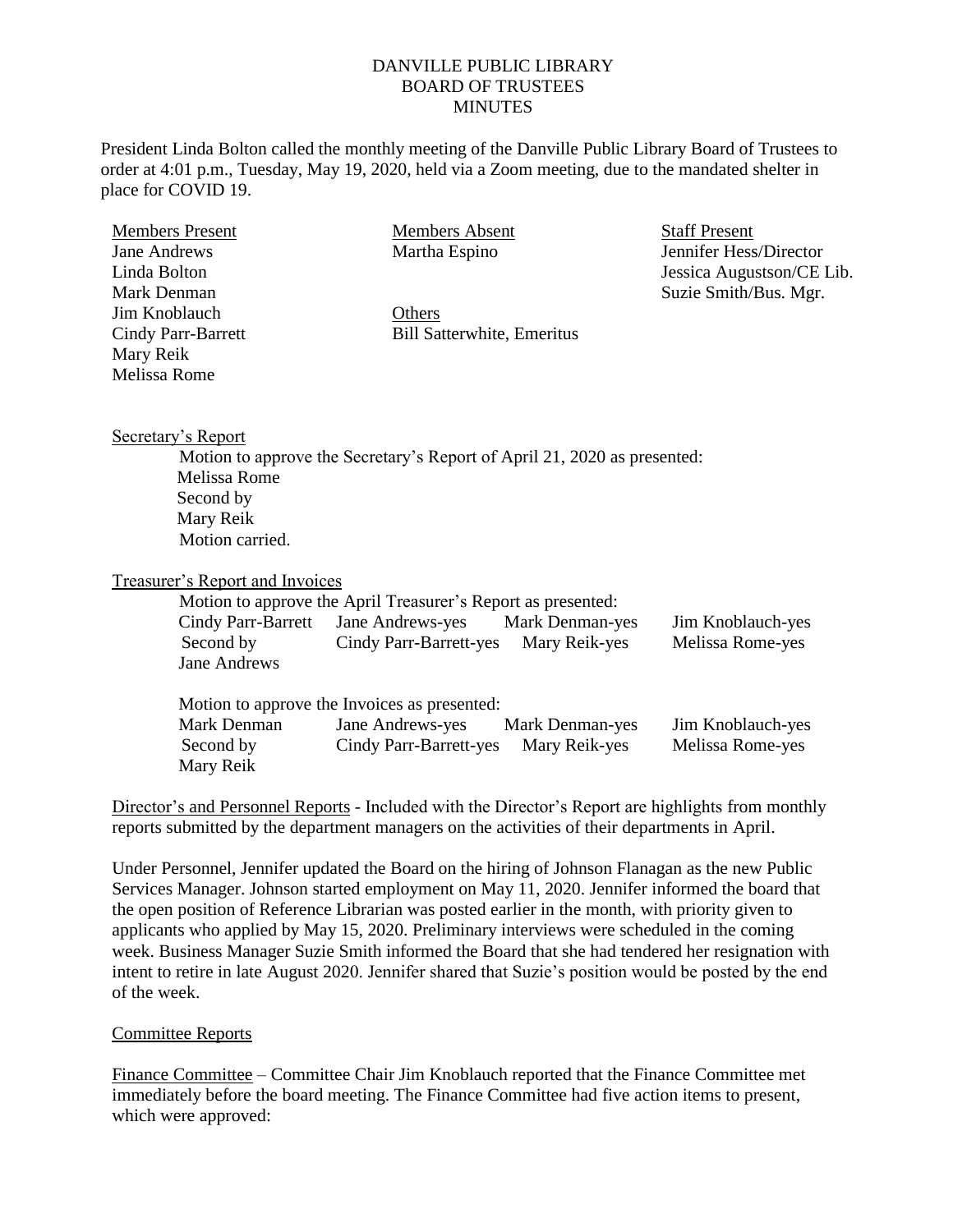Page 2 May 19, 2020 Board Minutes

That the Library Board transfer \$2,000.00 in unspent monies from FY 2019-2020 from the Vehicle Maintenance line item to the Vehicle Replacement Fund in the Building Fund.

Motion to approve as presented: Mark Denman Jane Andrews-yes Mark Denman-yes Jim Knoblauch-yes Second by Cindy Parr-Barrett-yes Mary Reik-yes Melissa Rome-yes Jane Andrews

That the Library Board transfer \$1,788.75 in unspent monies from FY 2019-2020 from the Telephone line item in the General Fund to the Technology Fund in the Building Fund.

Motion to approve as presented:

Melissa Rome Jane Andrews-yes Mark Denman-yes Jim Knoblauch-yes Second by Cindy Parr-Barrett-yes Mary Reik-yes Melissa Rome-yes Mark Denman

That \$1,218.15 in revenue from copies revenue be transferred from the General Fund to the Building Fund to be used to pay copier maintenance and lease payments.

Motion to approve as presented:

Jane Andrews Jane Andrews-yes Mark Denman-yes Jim Knoblauch-yes Second by Cindy Parr-Barrett-yes Mary Reik-yes Melissa Rome-yes Melissa Rome

That \$415.00 in Meeting Room revenues from FY 2019-2020 be transferred from the General Fund to the Meeting Room Equipment and Maintenance Fund within the Building Fund.

Motion to approve as presented:

| Mary Reik          | Jane Andrews-yes       | Mark Denman-yes | Jim Knoblauch-yes |
|--------------------|------------------------|-----------------|-------------------|
| Second by          | Cindy Parr-Barrett-yes | Mary Reik-yes   | Melissa Rome-yes  |
| Cindy Parr-Barrett |                        |                 |                   |

That the library Board authorize the Business Manager to transfer necessary funds from the General fund to the FICA and IMRF funds to cover FICA and IMRF expenses until the first tax distribution is received, at which time the money will be repaid to the General fund.

Motion to approve as presented:

.

| Mary Reik          | Jane Andrews-yes       | Mark Denman-yes | Jim Knoblauch-yes |
|--------------------|------------------------|-----------------|-------------------|
| Second by          | Cindy Parr-Barrett-yes | Mary Reik-yes   | Melissa Rome-yes  |
| Cindy Parr-Barrett |                        |                 |                   |

The Finance Committee's next meeting will be held on Tuesday, June 16, 2020, at 3:45 p. m. in the second floor conference room.

Building Committee – The Building Committee meeting had no action items to present.

Committee Chair Jim Knoblauch shared that the approved repairs to the HVAC system were completed.

The Building Committee's next meeting is Tuesday, June 9, 2020, at 4:15 p.m. in the second floor conference room.